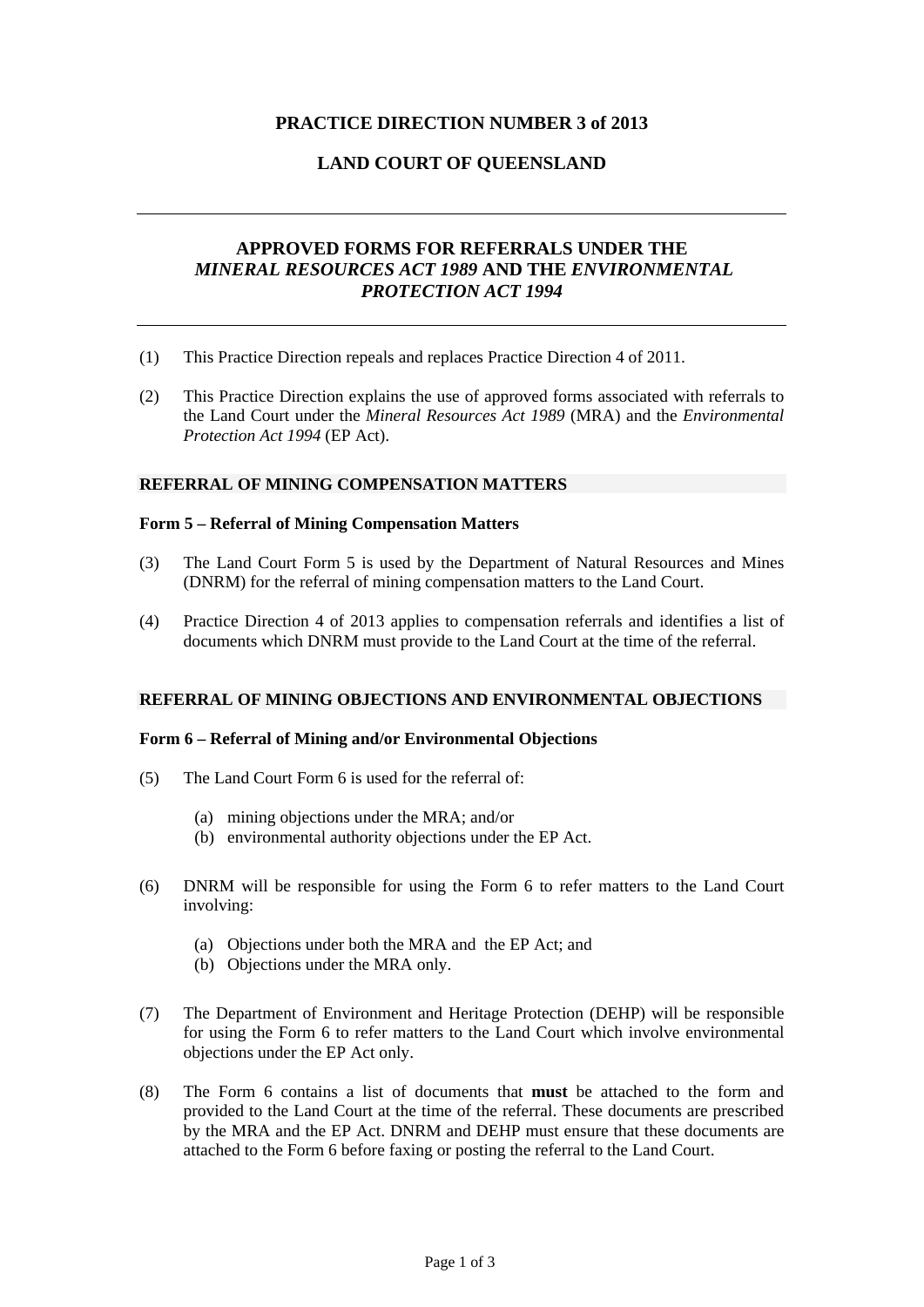## **Form 7 – DNRM Report for the Land Court**

- (9) The Land Court Form 7 is used by DNRM to provide information and documents to the Land Court with respect to the tenure application that has been referred to the Land Court for hearing under the MRA.
- (10) The Form 7 and all relevant attachments are to be provided to the Land Court as soon as possible after the Form 6 referral.

#### **Form 8 – DEHP Report for the Land Court**

- (11) The Land Court Form 8 is used by DEHP to provide information and documents to the Land Court with respect to the environmental authority application that has been referred to the Land Court for hearing under the EP Act.
- (12) To avoid any doubt, the Form 8 must be completed by DEHP and provided to the Land Court in the following cases:
	- (a) Matters involving objections under both the MRA and the EP Act (where DNRM was responsible for the Form 6 referral); and
	- (b) Matters involving objections under the EP Act only (where DEHP was responsible for the Form 6 referral).
- (13) The Form 8 and all relevant attachments are to be provided to the Land Court as soon as possible after the Form 6 referral.

#### **Form 9 – Additional Applicant Information and Statutory Declaration for the Land Court**

- (14) In matters where objections are lodged in respect of an application for a mining claim, mining lease or additional surface areas of land for a mining lease, the applicant must complete a Land Court Form 9 and provide a copy to DNRM within five (5) business days after the last objection day (see Practice Direction 6 of 2013).
- (15) DNRM will provide the completed Form 9 to the Land Court by way of an attachment to the Form 7 DNRM Report.

## **Form 10 – Objectors Participation Level in Objections Hearings under the MRA and the EP Act**

- (16) Upon receipt of a Form 6 referral from either DNRM or DEHP, the Land Court Registry will send an acknowledgment letter to each objector enclosing a Land Court Form 10.
- (17) Objectors must complete the Land Court Form 10 and return it to the Land Court as soon as possible (see Practice Direction 7 of 2013).
- (18) If a completed Form 10 is provided by an objector to either DNRM or DEHP instead of the Land Court, DNRM or DEHP will immediately forward the document to the Land Court for action.